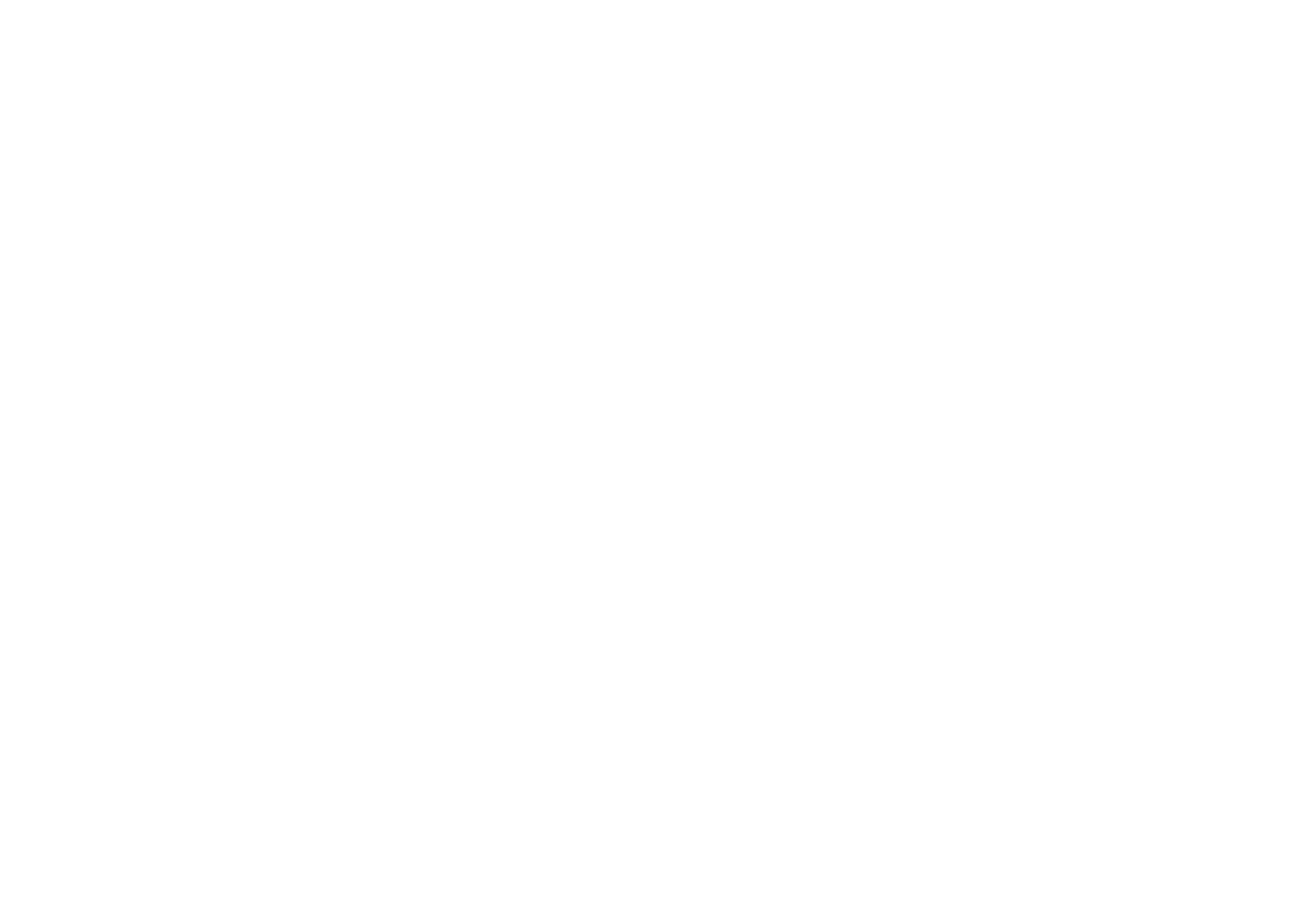## Student activists go into hiding after crackdown

DOZENS of activists from the All Burma Federation of Student Unions have gone into hiding after last week's violent crackdown on their antieducation law protests, which police followed up with raids on houses in Yangon.

Ko Aung Nay Paing, a member of the union, which is better known as Ba Ka Tha, said yesterday that police and intelligence agencies were searching for student activists in Yangon, Mandalay and other big cities.

"Nearly 50 of Ba Ka Tha leaders around the country are hiding from police," he said.

He appeared at a press conference organised in Yangon by Fortify Rights, an NGO, to launch a report highlighting how police without warrants are using powers under a law requiring all residents of Myanmar to report the identity of overnight house guests to local government officials to arrest activists.

"I feel that I am being pursued and I have to be very careful in my movements," Ko Aung Nay Paing said.

Police arrested four members of the federation's central committee in a midnight raid on a house in Yangon on March 13. The authorities warned that they intended to round up ringleaders of the student protest movement even while freeing others from prison.

The detentions followed the March 10 crackdown when phalanxes of riot police broke up a protest sit-in by students at a monastery in Letpadan – about 140 kilometres (90 miles) north of Yangon – while trying to complete a march that began in Mandalay in January to put pressure on the government to amend the education law. The authorities said 127 people were arrested, including students, local residents, monks and journalists.

"We are working and connecting with each other in an underground way," he said.

Western embassies condemned the violence and called for the release of those arrested, as the crackdown threatened to erode the substantial political support extended by the US and Europe to President U Thein Sein's reformist government in the run-up to elections this November.

"There are worrying signs of backtracking, and in some areas, backtracking has gained momentum," Yanghee Lee, the UN special rapporteur on Myanmar, told reporters in Geneva on March 18. She said police surveillance and arrests under outdated defamation and national security laws had dealt a "chilling effect" to activism.

The four activists detained in Yangon were taken to Tharyarwady Prison and charged with involvement in



**Activists wear bandanas with the ABFSU logo during a protest at Letpadan on March 10. shortly before a police crackdown.** Photo: Zarni Phyo

the Letpadan demonstration. Students said Ko Soe Hlaing, a central committee member from upper Myanmar, was also detained although he was not involved in the march.

Ko Myat Thu, a student protest leader, said, "Police will eliminate the Ba Ka Tha organisation. This is what I have heard."

Police Major Win Sein, from Letpadan township, said police would continue to take action against the protesters depending on the results of their investigations. But he declined to give details of how the police would deal with student protesters who had escaped the crackdown, except to say that authorities would act within the law.

Students in hiding said police and Special Branch agents had searched the houses of their parents and other relatives, tapped their phones and hacked their Facebook accounts. Police seized many mobile telephones from students during the Letpadan operation.

"Authorities have suddenly searched houses at night inspecting guest lists if they have suspicions, acting without a warrant [from a

magistrate]," Ko Myat Thu said.

House-owners were getting worried about having "guests", and the fugitive students were moving from place to place, while not daring to be seen outside, he said.

Many were yesterday refusing to answer phone calls or had switched to new numbers.

The authorities have freed about 30 students recognised as such by the Ministry of Home Affairs and Ministry of Education. Most of the Ba Ka Tha leaders have not been recognised as students because they were involved in the 2007 "saffron" revolution, or had been previously jailed by the military junta or expelled from university. Some are now taking part in distance education, which police say does not entitle them to "student" status for the purposes of release.

"It hasn't happened [to me] since about 2012, but if a political situation happens, then we are worried about it," he said. "This law should be abandoned. It is an intimidation of the citizens and affects freedom of movement. We want to have private lives in our own country and this practice means that the government is treating its own people like enemies.'

The authorities have not taken action against the University Students' Union (Ta Ka Tha) whose members are currently at university. Leaders of Ta Ka Tha took part this week in discussions with the upper house of parliament over amendments to the education law, which they say puts universities and schools under excessive central government control without freedom for student unions. Ta Ka Tha members have called for the release of the Ba Ka Tha detainees, and members of both groups have denied a split.

"Even if the government created dissentions between the student unions," Ko Aung Nay Paing said, "we will fight for democracy in education together."



**'Police will eliminate the Ba Ka Tha organisation. This is what I have heard.'**

> Ko Myat Thu Student protest leader

### Call for repeal of law enabling 'midnight' arrests

IN the early hours of March 13, three days after police rounded up student protesters in Letpadan, four members of the All Burma Federation of Student Unions (ABFSU) were visiting the house of a friend in Yangon's Ahlone township.

According to a friend, police knocked on the front door asking to see the "guest list" for the house. After searching the house, all five present – including the reporter whose house it was – were arrested and taken to the local police station. The following day, two of the five were released.The other three remain in jail.

Under the pre-2011 military regime, authorities would search private residences under the pretence of checking for unregistered overnight guests in order to harass and detain activists. The timing of the visits has led many to refer to the practice as "midnight inspections".

The Ward or Village-Tract Administration Law was passed in 2012 to replace two laws enacted under British rule in 1907. It requires residents to inform local authorities when visitors spend the night at their homes.

In its report, *Midnight Intrusions: Ending Guest Registration and Household Inspections in Myanmar*, released yesterday, NGO Fortify Rights called on the government to stop searches of homes without a warrant and abolish requirements to register overnight guests.

"Under this law, individuals expressing their right to peaceful assembly by day may be subject to warrantless inspection by night," said Matthew Smith, the group's executive director. "As long as this law remains on the books, authorities are free to use household inspections to target dissenters and oppress the less advantaged."

Enforcement of the law had been waning under U Thein Sein's quasi-civilian government until the recent student crackdown.

The arrest of student leaders has prompted fresh calls for the provisions to be revoked.

"During the British era, the intention [of the 1907 law] was simple: to prevent independence protests. When Myanmar gained independence in 1948, those laws should have been abolished," said U Ko Ni, a prominent lawyer who attended the launch of the report.

"It doesn't matter that the inspections do not happen as often today. The important thing is that this law is still on the books," he said.

Matthew Bugher, a pro bono researcher with Fortify Rights and a global justice fellow at Harvard Law School, said the provisions violated three rights in international law, the right to privacy, the right to freedom of movement and the right to freedom of association.

"International law allows some limits to be placed on those rights, but these provisions do not even come close to meeting those standards," he said.

U Myat Ko Ko, co-founder of Yangon School of Political Science, said he had been subjected to almost a dozen midnight inspections over the years.

While government officials were invited to the launch of the report in Yangon, none attended the event.

#### Oliver Slow

newsroom@mmtimes.com



**A Yangon resident hangs her guest registration documents on the wall of her home.** Photo: Spike Johnson

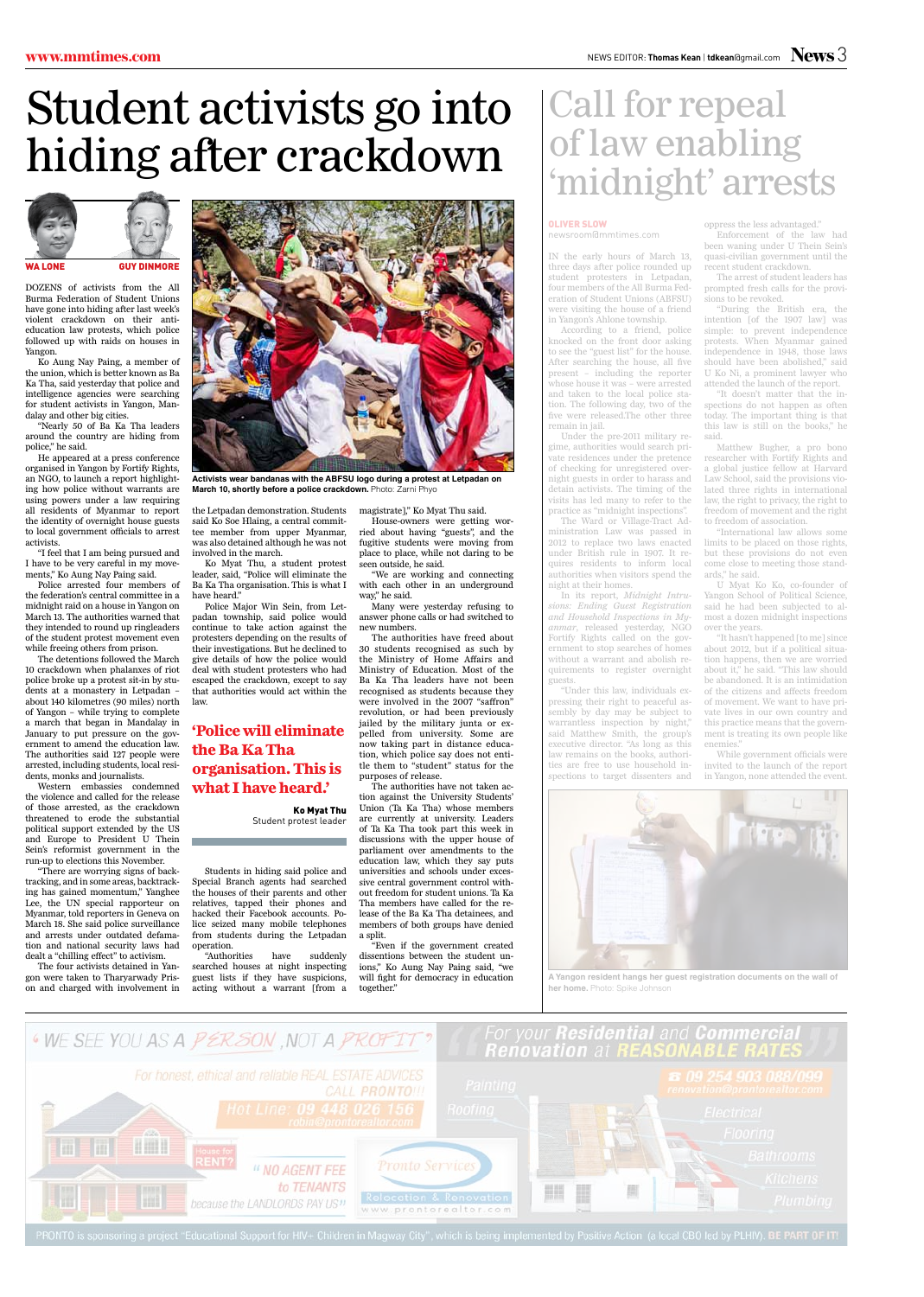## Jailed students facing health problems, say relatives

#### **WA LONE**

including tuberculosis, relatives

say.

The students, who are being held without bail during their trial, receive little or no medical attention and many are still in pain from the beatings administered by

police.

Most were arrested at Letpadan, Bago Region, in March, when the government ordered police to break up a peaceful march on Yangon in protest against the

National Education Law.

Police beat and arrested students, monks and journalists accompanying the march, despite an earlier government promise not to

arrest the protesters.

U Thet Min, chair of the United Nationalities of Democratic Organisation (UNDO), said he was able to examine the students when they appeared at Tharyarwady District Court at a recent hearing.

STUDENTS who have spent the past eight months in prison following a brutal police crackdown are suffering from a range of diseases, the All Burma Federation of Student Unions, said his daughter had received no treatment in the prison hospital despite suffering a skin condition. U Nay Win, the father of student

"Some have suffered vomiting blood, tuberculosis and skin

diseases," he said.

He added that many student prisoners still suffered pains in the stomach, head or limbs from being beaten and kicked by the police. He said most did not receive regular treatment, and the prison environment was very unhealthy. Ko Min Min Zaw, who is detained in Tharyarwady Prison, contracted miliary tuberculosis, according to X-rays taken in the district hospital, but still receives no treatment, said U Thet Min.

U Tun Tun Oo, father of Ma



Honey Oo, a student activist in

leader Ma Phyo Phyo Aung, said he was concerned about the students' exposure to contagious diseases such as TB, and the lack of medical care. "They really need proper treatment in prison," he said.

Contacted by *The Myanmar Times*, officials at Tharyarwady Prison said there was no one authorised to speak to the media.

A report issued in September by the Myanmar National Human Rights Commission recommended that prison hospitals should have enough medical staff, medications and equipment to deal with inmates' health problems.

A source with the International Committee of the Red Cross said the government was not transparent about conditions in the prison system.

Under its agreement with the government to conduct prison visits, the ICRC is forbidden to disclose information about conditions.

![](_page_3_Picture_34.jpeg)

### A man of many letters

U KAUNG San Hla is, by his own admission, not much of a businessman. So profound is his distaste for corruption and bribery that it stood in the way of what might otherwise have been a flourishing career in logging. In 2008 he landed in Sittwe Prison for 40 days for complaining about corruption in the forestry department.

"If I was a representative in the parliament my first work would be to solve corruption and bribery," he told *The Myanmar Times* in Sittwe last week.

However, he won't be giving up his day job taking tourists around the temples of Mrauk-U yet, and he'll have to continue expressing his frustration with graft the way he always has: writing many, many letters.

U Kaung San Hla, 50, joined the National League for Democracy in 1996, and ran on the party's ticket in the November 8 elections for the state seat in northern Rakhine's Buthidaung – arguably one of the tougher sells the party faced nationwide. He was defeated by a candidate from the Arakan National Party, which also came close to winning a majority in the state assembly. Still, he doesn't feel it was all for nothing.

"I want to give knowledge to the local people, even during my electoral

[campaign] time. I am very satisfied because I gave knowledge about freedom, rights and democracy. The people were very happy," he said.

The exact nature of complaints his party has lodged with the election commission about dirty tricks on the campaign trail in northern Rakhine cannot be elaborated on just yet, although one reportedly involves defamation and is backed up by a recording of a rival politician's campaign speech.

During the weeks of campaigning, U Kaung San Hla received a barrage of verbal abuse and stayed indoors at night. Some people would yell racial slurs into the church where he was staying. One man took it upon himself to ride his motorcycle up and down the street where the NLD candidate was taking lunch, loudly informing everyone that no one should attend his funeral.

"I said to people, 'I'm Rakhine. The ANP are also Rakhine. Why are they calling me Burmese?'"

He didn't stick around to witness the full ballot count. "I visited the election office in the morning, then I came back [to Sittwe] at once. For the time being it is not possible [to be in Buthidaung]," he said.

U Kaung San Hla said he faced an uphill battle trying to salvage his party's reputation of being "soft" on Rakhine State and too supportive of the local Muslim minority. Playing on their fears of being marginalised by the state's Muslims, many villagers had been told – and believed – that the NLD was essentially a very elaborate front for a caliphate. He developed a strategy for campaigning that saw him follow in the wake of other candidates so that he could tackle any slander and allay villagers' fears.

His campaigning took him to some of the most remote areas of the country. He forded rivers to visit the Mro, Khami and Daingnet hill tribes, at one point crossing a river up to his neck.

He came across tracks of wild elephants, and visited areas where tigers were once known to occasionally attack villagers. Despite the lack of development, he said he never promised to build schools and roads, or bring rice.

"I tell people, 'Human rights and democratic rights, federalism; then there can be development.' Rakhine State is large and the people are few and we have natural resources," he said.

"I told them, 'This is a democratic country. The sovereignty is in the hands of the people. In democratic countries, what the people desire … no government can change that. The people's desire is the main thing,'" he said. "Only when there is practice of law is there rule of law."

One woman from the Daingnet minority asked him about Daw Aung San Suu Kyi's marriage to Michael Aris, a "white *kalar*", and if that wouldn't mean Daw Aung San Suu Kyi was English – and therefore "a Muslim lady".

U Kaung San Hla said he patiently answered similar questions time and time again.

"I asked her, 'You are of Daingnet nationality? When I was young, if I had married a Daingnet lady, would I be Daingnet?' She said 'No!' 'And would my Daingnet wife be Rakhine nationality?' 'No!' 'Then our leader is not English,' I said. It is very ridiculous."

"This is not the people's fault," he sighed. "This is the fault of propagators. The people are simple and honest."

Education, he said, is crucial. As a child in Sittwe, U Kaung San Hla learned the English alphabet. Unable to access books or pursue further study, he used to spend hours in the British cemetery reading from its 70 or so headstones. Early on, he admitted, he had a strange vocabulary.

"Mary: Malaria, 1835. Mr Tom Johns: died in action during the Anglo-Burmese War. 'Although you've left us, we never forget.' And so on. This was my library, my college," he laughed.

With education in Rakhine State falling desperately short, he sees this as a key issue to be addressed once a democratic system is entrenched. So too is the matter of communal tensions. The NLD's silence on the matter has been a calculated choice.

"I don't talk about religion and race because it is very easy for someone to create problems between the two communities," he said. "In my point of view, a politician and the citizens should keep quiet because we are trying to change our country into a democratic nation. We don't need any problems between the communities. We must be clever, I think. Religion is religion, politics is politics."

![](_page_3_Picture_49.jpeg)

53 B, 4th Floor Yangon Insein Road, Kamaryut Tsp 09 421100313/01 525011 owayclientservices@gmail.com www.myanmar-manpower.com

#### Kayleigh Long

k.long@mmtimes.com

**'I don't talk about religion and race because it is very easy for someone to create problems between the two** 

#### **communities.'**

U Kaung San Hla Unelected NLD candidate

#### **'Some have suffered vomiting blood, tuberculosis and skin diseases.'**

U Thet Min United Nationalities Democratic Organisation

walone@mmtimes.com

![](_page_3_Picture_1.jpeg)

**U Kaung San Hla unsuccessfully ran for parliament as an NLD candidate in Buthidaung, Rakhine State.** Photo: Kayleigh Long